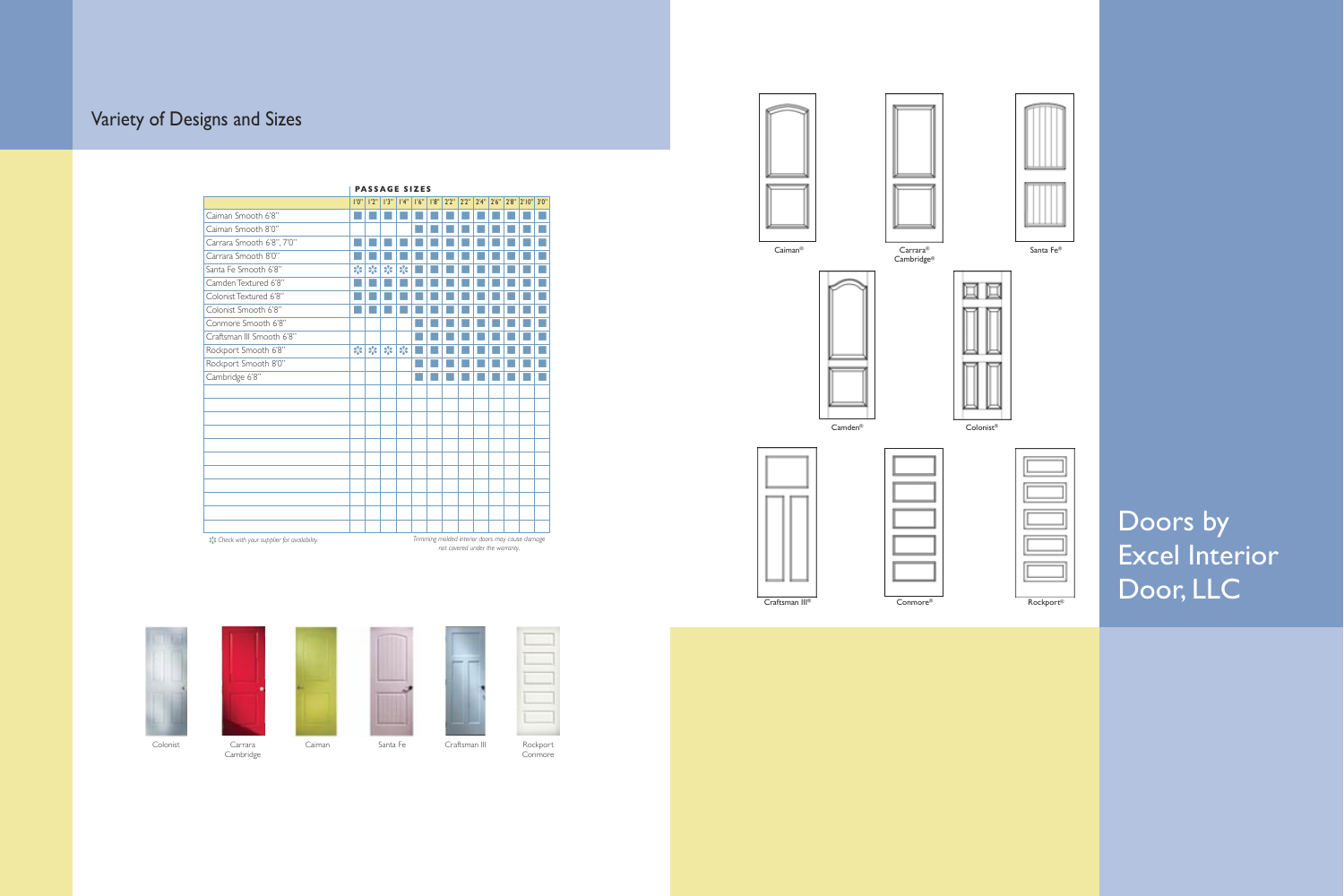## Smooth Finish, Clean Designs

• Arch top, two-panel plank door that brings character and charm to any room.

• Combines elements of historical door design with modern functionality, making it well-suited for many home styles and décors.

• Available in 6'8" passage size.



• Two-panel, true arch design that is the picture of elegant simplicity.

• Available in 6'8" and 8'0" passage sizes.

## Handling, Installation Instructions and Finishing Recommendations

### **HANDLING AND INSTALLATION INSTRUCTIONS**

Note this warranty excludes all damage or failure resulting from failure to strictly follow these instructions:

- 1. All six sides of the door must be finished with suitable topcoat or sealer before final use.
- 2. Deliver door(s) to building site after plaster or cement is dry. If doors are stored at job site for more than one week, all edges should be sealed.
- 3. Handle with clean gloves and do not drag doors across one another or across other surfaces.
- 4. Store doors flat on a level surface in a dry, well ventilated building. Cover to keep clean, but allow air circulation.
- 5. Doors should not be subjected to excessive water, abnormal heat, extreme dryness, humid conditions or sudden changes therein. They should be conditioned to average prevailing relative humidity of the locality before hanging.
- 6. The utility or structural strength of the door must not be impaired in the fitting of the door, the application of hardware, or cutting and altering the door for lights, louvers, panels, or any other special details.
- 7. Two hinges may be used for hollow core doors weighing less than 50 pounds or 6'8" in height. Solid core doors 6'8" in height and all 7'0" doors require 3 hinges. All doors greater than 7'0" require 4 hinges. field trimming of bifold and passage doors will void the warranty.
- 8. Before finishing, remove handling marks or effects of exposure to moisture through a thorough, final sanding over all surfaces of the door using a fine grit sandpaper. Clean before applying sealer or finish.

### **FINISHING RECOMMENDATIONS**

### **Materials Needed:**

- Oil based or water-based paint or stain
- 3"-4" nylon bristle brush
- 1" nylon bristle brush (for staining only) • 100% cotton, lint-free wiping cloth
- Denatured alcohol or mineral spirits

### **How to Paint Textured CraftsMaster Molded Interior Doors**



- 6. When the door is fully dry, apply two coats of high-quality paint. Follow the paint manufacturer's recommendations for finishing.
- 7. Be sure to finish top and bottom edges.

### **How to Paint Smooth Molded Interior Doors**

Use a paint of desired gloss level. Follow steps 1, 2, 3 and 4 noted above. Instead of step 5, apply at least three coats of topcoat with a sprayer, sanding between each coat.

Of course, you're not restricted to one color. Color contrasting the panels with the rest of the door, making the mouldings darker, or affixing decals on the panels for a child's room. Special effects, such as layering, translucence and texturing allow colors to become more complex as their effects interact with lighting. Your options are limited only by your imagination, so express yourself and turn your doors into décor.

### **How to Stain Textured Molded Interior Doors**

Because staining molded interior doors by hand is more like "antiquing" than typical staining, it is recommended that they be stained by a professional. This is not a project for beginners. Results are dependent on the type of stain used, application technique, individual preference, experience, and humidity conditions.

For those who wish to stain textured doors, the following instructions may be helpful. Always test your stain on the small section of the door first.

1. Prime the door with a tan primer. This will yield better results when trying to achieve a darker, more even wood-tone finish. Purchase a water-based primer.



- 2. Consult your local finishing supplier for the best stain to use, based on your experience and the desired look. Typically, opaque, solid-body or pigmented solid color stains that are oil-based liquid, oil-based gel, or water-based liquid work best. Transparent or semi-transparent stains do not provide adequate color coverage and should not be used.
- 3. Lightly sand the entire surface with fine grit sandpaper to remove minor surface imperfections.
- 4. Make sure the door is clean and dry. Moisten a lint-free cloth with denatured alcohol or mineral spirits. Wipe the door thoroughly to remove all dust.
- 5. Follow the stain manufacturer's application instructions. Start with the door panels, then cover the horizontal rails, then cover the vertical stiles. Use the diagrams at left as a reference. Numbers 1-4 indicate the order to use when applying the stain.
- 6. Remove any excess stain from the corners of the panel areas by feathering with a 1" dry brush.
- 7. When wiping the stiles and rails, use long strokes to prevent the stain from pooling where the horizontal rails and vertical stiles meet.
- 8. Allow the door to dry completely for 24 hours. Follow the stain manufacturer's recommendations for a clear, protective topcoat.

*Note: Smooth molded interior doors cannot be stained.*

 $\sim$  6

Avalon®



Caiman®

Smooth finish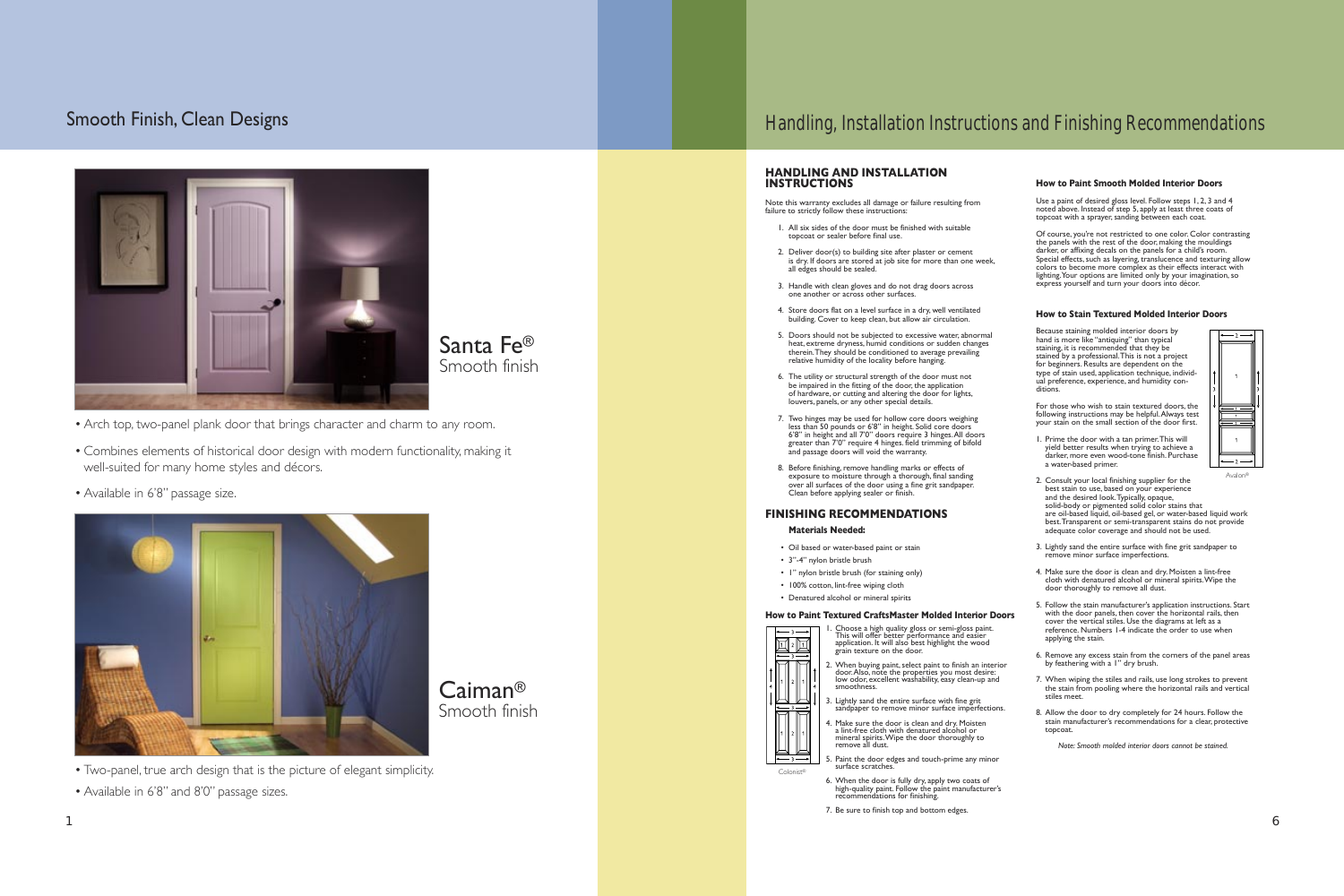- Bold, sleek and stylish, this door brings chic to any room.
- Available in 6'8" passage size.



## Conmore® Smooth finish

• Patented and proprietary. Covered by U.S. Patent D616,109.

- 
- The only truly authentic molded, flat five-panel door.
- 
- Available in 6'8" passage size.

• Combines a classic panel design with a smooth-surfaced elegance.



- Raised panel.
- Available in 6'8" and 8'0" passage sizes.

## Rich Textured Designs **Smooth Finish, Clean Designs** Smooth Finish, Clean Designs



Camden® Oak wood grain texture

• Distinguished by more than a quarter century of precision craftsmanship, this classic design rises above all imitators.

• Available in 6'8" passage size.



Colonist®

Pine wood

grain texture

or smooth finish